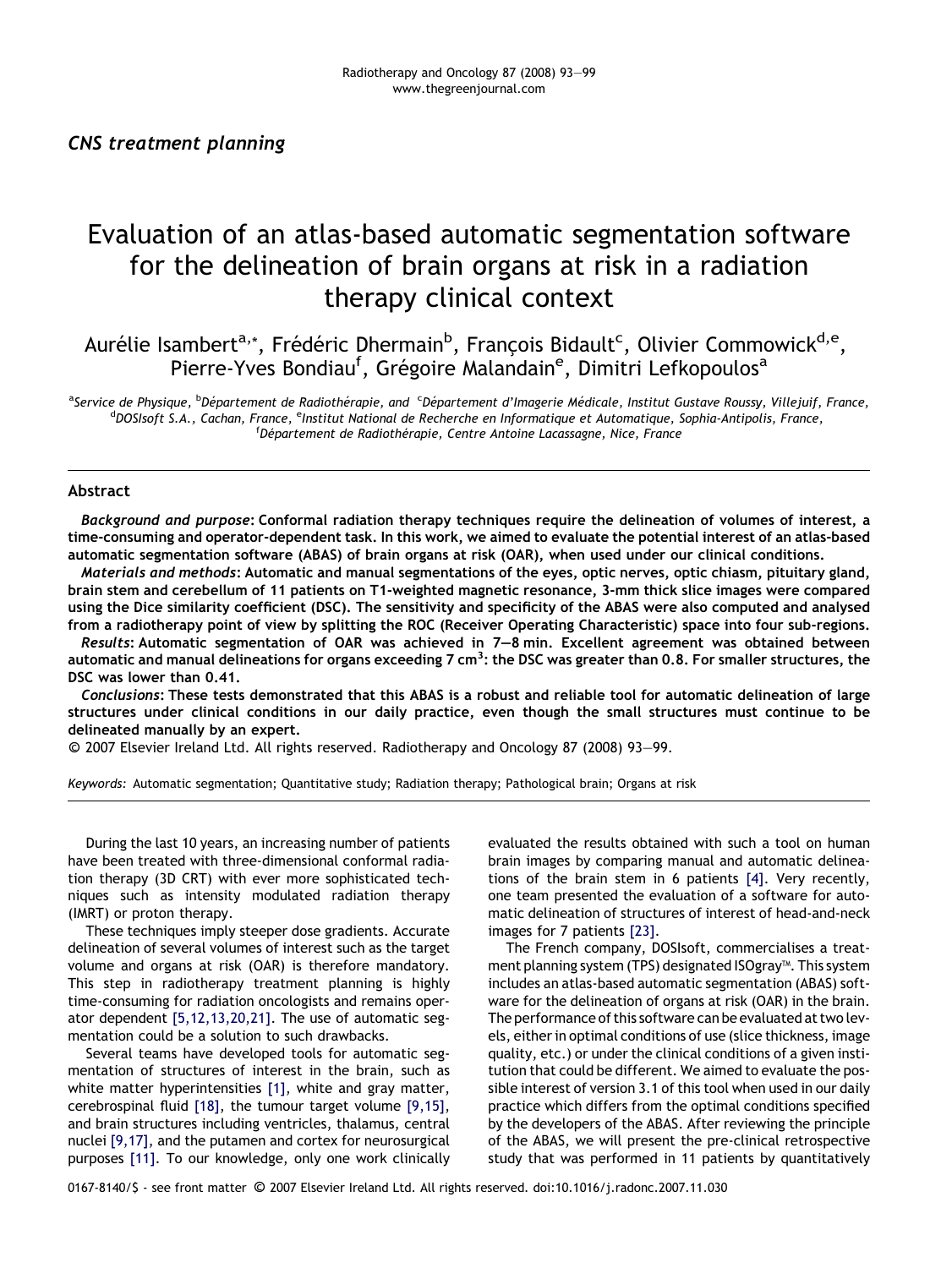<span id="page-1-0"></span>comparing manual and automatic contours in terms of volume, position and shape.

### Materials and methods Principle of the ABAS

The general principle of the ABAS was described by Bondiau et al. [\[4\].](#page-5-0) It is composed of an artificial MRI of the brain [\[6,7\]](#page-5-0) ([http://www.bic.mni.mcgill.ca/brainweb\)](http://www.bic.mni.mcgill.ca/brainweb) on which each cerebral structure of interest, from a radiotherapy point of view, was manually delineated by an expert according to the Talairach atlas [\[22\]](#page-6-0). Six structures can be automatically segmented: the eyes, optic nerves, optic chiasm, pituitary gland, brain stem, and cerebellum.

The steps of the automatic segmentation procedure are as follows:

Step A: an affine transformation (which includes rotation, translation, shearing and scaling) is used to roughly align the artificial MRI with the patient MRI that is to be segmented into anatomical structures. To that end, the socalled ''Block-Matching'' algorithm, that locally optimises a correlation coefficient, was used [\[16\].](#page-6-0) This yields a transformed artificial MRI (t-MRI).

Step B: a second transformation is done to match the t-MRI and the patient MRI.

At this point, the transformation is ''multi-affine'' [\[8\].](#page-5-0) At each iteration, the algorithm searches local affine transformations, with the ''Block-Matching'' algorithm, for some structures of interest of the brain, typically the organs at risk that are delineated in the artificial MRI. Then, the fast polyaffine framework [\[3\]](#page-5-0) allows compounding them to yield a global invertible transformation. The algorithm iterates until stability is reached.

Step C: the transformations applied in step A and step B are applied to the atlas to obtain the segmented cerebral structures on the patient MRI.

The algorithm was developed for T1-weighted MR images without injection of gadolinium contrast agent and the developers recommend using 2-mm thick or smaller slices.

# Clinical evaluation

#### Data acquisition

A retrospective study of a series of 11 adult patients who were treated with conformal radiation therapy in our institution was conducted using the ABAS. These patients had primary brain tumours including high-grade gliomas, unfavourable low-grade gliomas or meningiomas (that were either biopsied, partially or ''completely'' resected). The median age was 47 years old.

Two specialists, a radiation-oncologist (FD), and a neuroradiologist (FB), together manually delineated the six previously described structures of the 11 patients. To help the experts delineate the tumour and OAR, before treatment planning for each patient, a CT/MR image registration (rigid transformation) was performed on previously tested soft-ware integrated into the ISOgray™ database [\[14\]](#page-6-0).

The CT images were acquired on a LightSpeed 16 scanner (General Electric Healthcare), with the patient's head immobilized in a thermoplastic mask. The MR images were acquired on a GE Signa Excite 1.5 T scanner (T1-weighted axial images, sequence AX 3D SPGR with gadolinium contrast injection) with a head coil. The two sets of images (MR and CT) were acquired for each patient on the same day in our department using 3-mm thick slices.

#### Data analysis

The performance of the automatic segmentation software was assessed by quantitatively comparing manual and automatically generated contours in terms of volume, position and shape. A sensitivity and specificity study was also conducted. Manual segmentation was used as the reference segmentation.

Regarding the volume, the difference between the automatic volume  $(V_{\text{auto}})$  and the manual volume, or reference volume  $(V_{ref})$ , was calculated for each structure, as follows:

$$
\Delta V(\%) = \frac{|V_{\text{auto}} - V_{\text{ref}}|}{V_{\text{ref}}} * 100. \tag{1}
$$

Regarding the position, the three coordinates  $(x, y, z)$  of the centres of gravity of the automatic and reference structures were compared:  $\Delta x = |x_{\text{auto}} - x_{\text{ref}}|, \Delta y = |y_{\text{auto}} - y_{\text{ref}}|, \Delta z =$  $|z_{\text{auto}} - z_{\text{ref}}|$ . To quantitatively compare automatic and reference structures in terms of shape, we computed the Dice similarity coefficient (DSC) [\[10\]](#page-6-0) defined as:

$$
\text{DSC} = \frac{\text{2TP}}{(\text{2TP} + \text{FN} + \text{FP})},\tag{2}
$$

where TP (true positive) is the number of voxels common to both automatic and manual segmentations, FN (false negative) is the number of reference volume voxels that are not covered by the automatic segmentation and FP (false positive) is the number of voxels over-segmented by automatic segmentation compared to manual segmentation (Fig. 1). DSC values ranged from 0 to 1, and were identical to 1 if automatic and manual volumes were equal and the intersection was complete.



Fig. 1. Definition of true negative (TN), true positive (TP), false negative (FN) and false positive (FP) voxels considering the automatic and manual (reference) segmentations.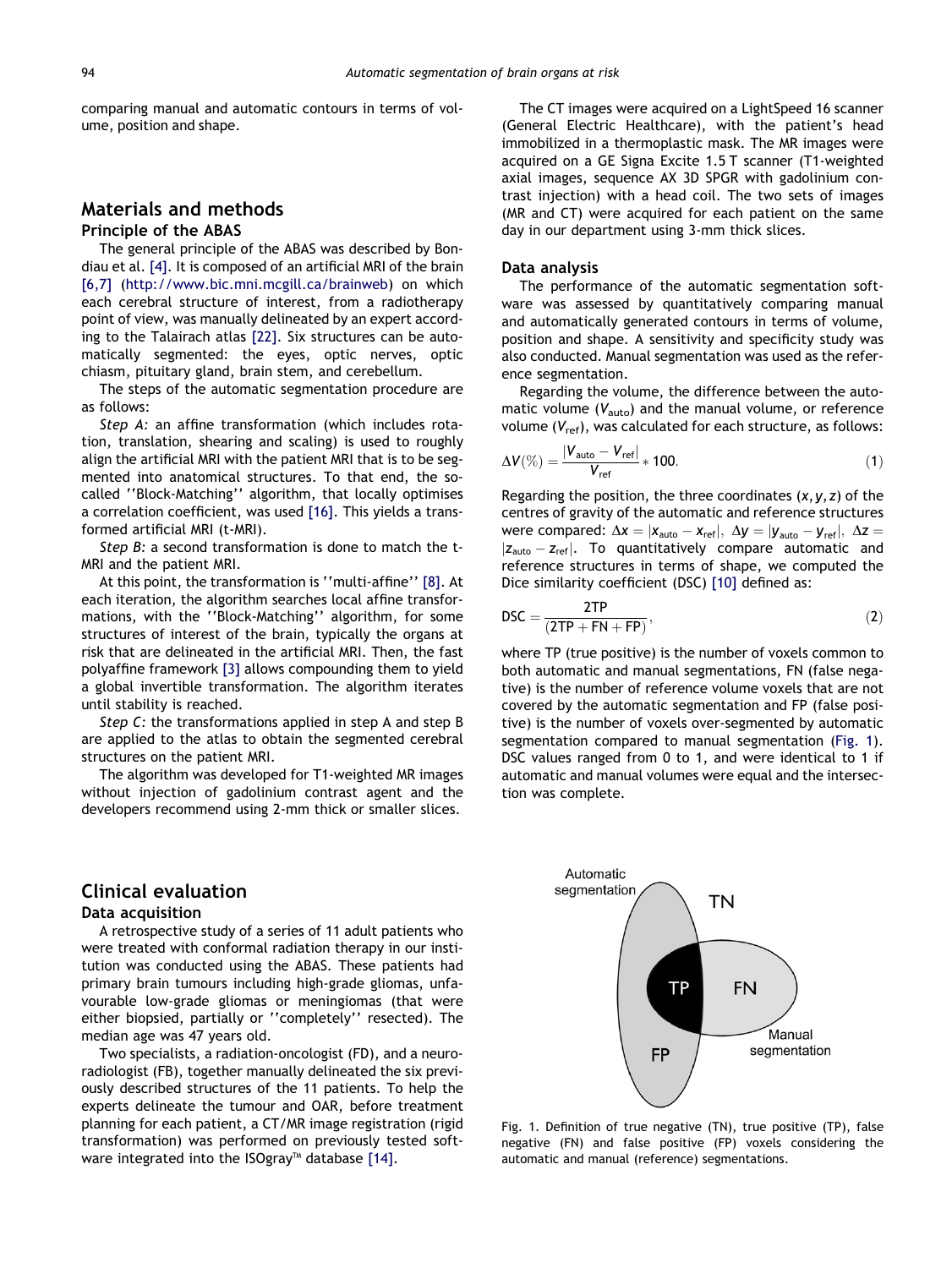The sensitivity (Se) and specificity (Sp) of the ABAS were also computed as follows:

$$
Se = \frac{TP}{TP + FN},
$$
\n(3)

and 
$$
Sp = \frac{TN}{TN + FP}
$$
, (4)

where TN (true negative) is an image voxel not included either in the automatic volume or in the reference volume ([Fig. 1](#page-1-0)). A Receiver Operating Characteristic (ROC) analysis was done by plotting the sensitivity vs.  $(1 -$  specificity) for each delineated structure. The best possible result was expected to yield a point in the upper left corner or coordinate (0, 1) of the ROC space, representing 100% sensitivity (all voxels are true positive) and 100% specificity (no false positive voxel is present). This analysis allowed us to visualize the distribution of the points for each structure in the ROC space and to determine the satisfactory automatic delineations and discard the suboptimal ones.

Given the large number of TN voxels in the images relative to FP voxels, when considering Eq. (4) and [Fig. 1,](#page-1-0) the Sp values would probably be close to 1 with weak variations. To obtain consistent specificity results, the TN volume had to be limited to a similar number of voxels to that of a given manually or automatically delineated structure. In our work, we decided to define the TN volume in relation to the reference volume for each structure as follows:

$$
TN + FP = \alpha \cdot V_{ref}, \qquad (5)
$$

where  $\alpha$  is a coefficient to be computed. One condition to be fulfilled is  $1 - Sp \leq 1$  thus

$$
\frac{\text{FP}}{\text{TN} + \text{FP}} \leq 1. \tag{6}
$$

When Eqs. (5) and (6) were combined, we found that  $\alpha$ should not be below FP/ $V_{ref}$ . The ratio FP/ $V_{ref}$  was computed for all the structures and for the 11 patients. Secondly, the value of  $\alpha$  was defined as the integer above the maximum value of  $FP/V_{ref}$ . Finally, the specificity, Sp, was then computed as follows:

$$
1 - Sp = \frac{FP}{\alpha \cdot V_{ref}}.
$$
 (7)

#### Results

The ABAS was used successfully in all the patients: the process was robust, reliable and fast. To automatically delineate the 6 structures, with no user intervention, the average mean time required was 7–8 min using a computer workstation with  $4 \times 2$ -GHz CPU and 4-G memory. The time required for manual delineation of the same structures by a radiation oncologist was estimated at about 30 min to one hour.

[Fig. 2](#page-3-0) shows an example of manual and automatic delineations. [Fig. 2a](#page-3-0) shows a best case congruence for eyes, optic nerves, the brain stem and cerebellum. [Fig. 2](#page-3-0)b shows a worse case congruence for optic nerves and the optic chiasm.

[Table 1](#page-3-0) shows the comparison between manual and automatic segmentations. The differences between the centreof-gravity coordinates of the manually and automatically segmented structures were below or equal to 2 mm for the 3 directions (left-right  $(x)$ , cranio-caudal  $(y)$  and antero-posterior (z) directions), except for the optic nerves for which the deviation was greater than  $3.8$  mm in  $x$ - and  $z$ directions. Regarding the volumes, the automatic segmentation underestimated the volume of all the structures from 15% (brian stem) to 50 % (optic chiasm), except for the optic nerves.

DSC values were 0.30 (range, 0–0.72) for the pituitary gland, 0.41 (range, 0–0.58) for the optic chiasm, 0.38 (range,  $0.4-0.53$ ) for optic nerves,  $0.81$  (range,  $0.78-$ 0.85) for the eyes, 0.84 (range, 0.79–0.86) for the cerebellum and 0.85 (range, 0.80–0.88) for the brain stem. [Fig. 3](#page-3-0) shows that DSC values were high (greater than 0.80) for organs larger than 7 cm<sup>3</sup>, and tended towards the optimal value of 1 for the eyes, cerebellum and brain stem.

[Fig. 4](#page-4-0) shows the ROC analysis of the performance of automatic segmentation compared to manual segmentation. The ROC curves for the eyes, brain stem and cerebellum exhibited the same behaviour: all the points were localized in the upper left corner of the ROC space. This means that under our clinical conditions, the ABAS exhibited both high sensitivity and specificity for the larger organs. In the case of the pituitary gland and optic chiasm, the points were mainly localized in the lower left corner of the ROC space: the sensitivity was therefore very low for small structures. In the case of the optic nerves, the points were more dispersed over the ROC space: the results of the ABAS for the optic nerves among the 11 patients were inhomogeneous.

## **Discussion**

In a fundamental study, Rohlfing et al. [\[19\]](#page-6-0) proposed a complete but complex methodology to assess the performance of atlas-based automatic segmentation software and applied it to images of bee brains. In our work, we tried to estimate in clinical conditions the possible interest of a commercial ABAS (ISOgray™ from DOSIsoft) by using a methodology more adapted for clinical user.

The results obtained with the tested ABAS were satisfactory for all the parameters evaluated (position, volume, DSC) for the larger organs (eyes, brain stem and cerebellum). Contour positioning of the optic chiasm with automatic segmentation was satisfactory but the volume was largely underestimated  $(-50.6%)$  and thus the DSC was weak. The results obtained for the pituitary gland were quite similar to those of the optic chiasm but with less underestimation of the volume  $(-36.8%)$ . All the parameters evaluated for the optic nerves were unsatisfactory: differences in their position exceeded several millimetres and their volumes were overestimated. These results were well correlated with the ROC analysis ([Fig. 4\)](#page-4-0).

However, these resulting volume differences must be considered in the light of the following discussion. In the case of the cerebellum, the difference in volume between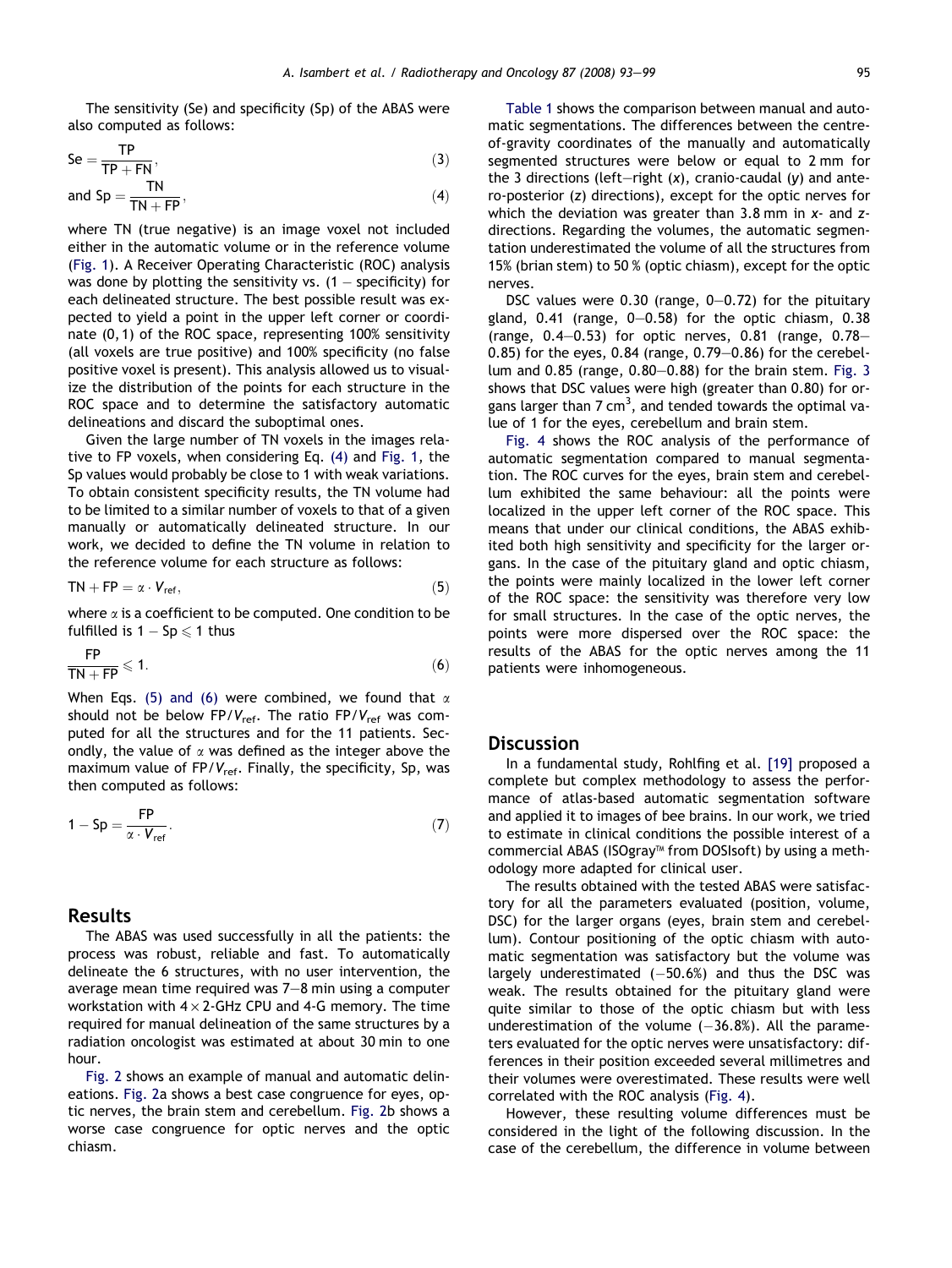<span id="page-3-0"></span>

Fig. 2. Manual (red lines) and automatic (green lines) delineations for 2 patients: (a) example of best case congruence for optic nerves, eyes, brain stem and cerebellum (b) example of worse case congruence for optic nerves and optic chiasm.

| Table 1 |  |
|---------|--|
|---------|--|

| Comparison between automatic and manual segmentations in terms of centre of gravity and volume (mean values for the 11 patients) |                      |                      |                      |                     |  |
|----------------------------------------------------------------------------------------------------------------------------------|----------------------|----------------------|----------------------|---------------------|--|
| Segmented organs                                                                                                                 | $\Delta x$ (mm) (SD) | $\Delta y$ (mm) (SD) | $\Delta z$ (mm) (SD) | $\Delta V$ (%) (SD) |  |
| Pituitary gland                                                                                                                  | 1.3(1.1)             | 2.0(1.4)             | 1.6(1.3)             | $-36.8(35.9)$       |  |
| Optic chiasm                                                                                                                     | 0.8(0.6)             | 0.8(0.9)             | 1.2(1.2)             | $-50.5(14.2)$       |  |
| Right optic nerve                                                                                                                | 4.4(1.8)             | 1.5(1.3)             | 5.3(3.3)             | 32.6(22.2)          |  |
| Left optic nerve                                                                                                                 | 3.8(2.1)             | 1.8(1.3)             | 6.5(2.6)             | 30.0(28.1)          |  |
| Right eye                                                                                                                        | 0.5(0.3)             | 0.5(0.3)             | 0.4(0.4)             | $-24.7(6.7)$        |  |
| Left eye                                                                                                                         | 0.5(0.4)             | 0.5(0.3)             | 0.3(0.2)             | $-27.8(5.1)$        |  |
| Brain stem                                                                                                                       | 0.2(0.2)             | 0.8(0.6)             | 0.6(0.5)             | $-14.8(4.8)$        |  |
| Cerebellum                                                                                                                       | 0.7(0.8)             | 0.9(0.6)             | 1.0(0.6)             | $-16.4(8.7)$        |  |

For volumes, a negative value means that the automatic segmentation underestimates the structure volume compared to the manual segmentation.



Fig. 3. Dice similarity coefficient values as a function of the manual segmentation mean volume.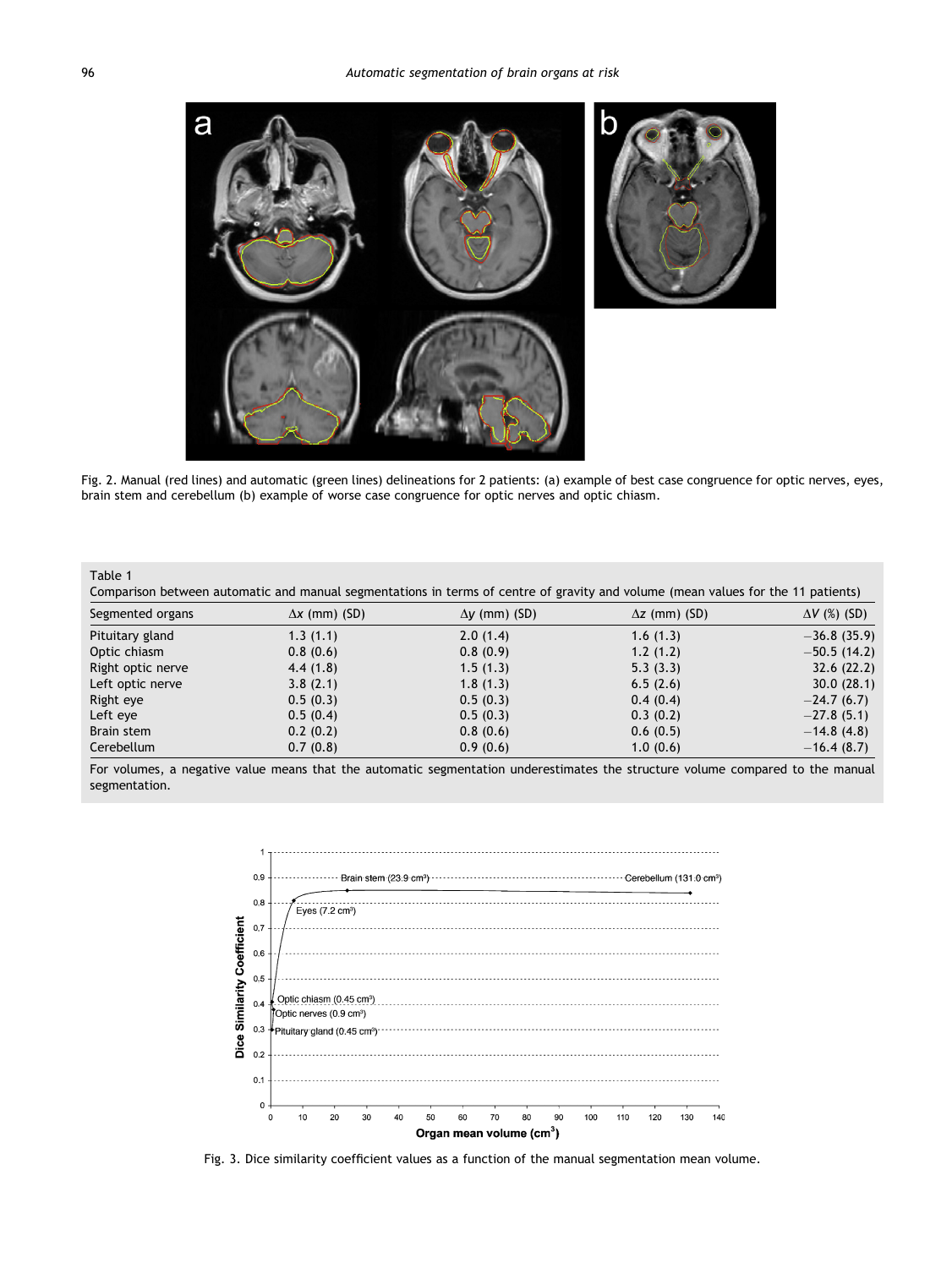<span id="page-4-0"></span>

Fig. 4. ROC analysis of the performances of automatic segmentation compared to manual segmentation (=reference segmentation).

automatic and manual segmentations was about  $-16%$ . This means that automatic segmentation underestimated the volume compared to manual segmentation. If a 2 mm negative margin is applied to the initial manual contour  $(V_i = 131.0 \text{ cm}^3)$ , then the corresponding volume  $(V_{i-2mm})$ would be equal to 111.6 cm $^3$ . The difference between  $V_i$ and  $V_{i-2mm}$  in terms of volume would therefore be equal to  $-15.5%$ . In other words, the volume errors for the cerebellum correspond to small spatial errors which are equivalent to a contraction of the manual volume by 2 mm. If the same analysis is applied to the eyes, the 26% volume underestimation by the ABAS corresponded to a margin that was slightly larger than 1 mm. In the case of the brain stem, the 15% volume underestimation corresponded to a margin lower than 1 mm.

The same analysis cannot be applied to the smallest structures (optic chiasm, optic nerves, pituitary gland) due to the complexity of the shapes.

Finally, if the ROC analysis is considered from a radiotherapy point of view, the performance of automatic segmentation could result in overirradiation of OAR voxels (FN voxels) or possible underirradiation of target volume voxels (FP voxels). Fig. 4 shows that the higher the sensitivity, the lower the risk of overirradiation of normal tissues (OAR) and the higher the specificity, the lower the risk of underirradiation of tumour tissue: any existing neoplastic tissue would not be falsely considered as normal tissue requiring protection. As suggested by Andrews [\[2\]](#page-5-0), we subdivided the ROC space into 4 sub-regions, as represented in [Fig. 5:](#page-5-0)

(1) the ''acceptable'' region: both the sensitivity and specificity are high. OAR are adequately segmented, thus well protected, and the number of possibly underirradiated target volume voxels is low,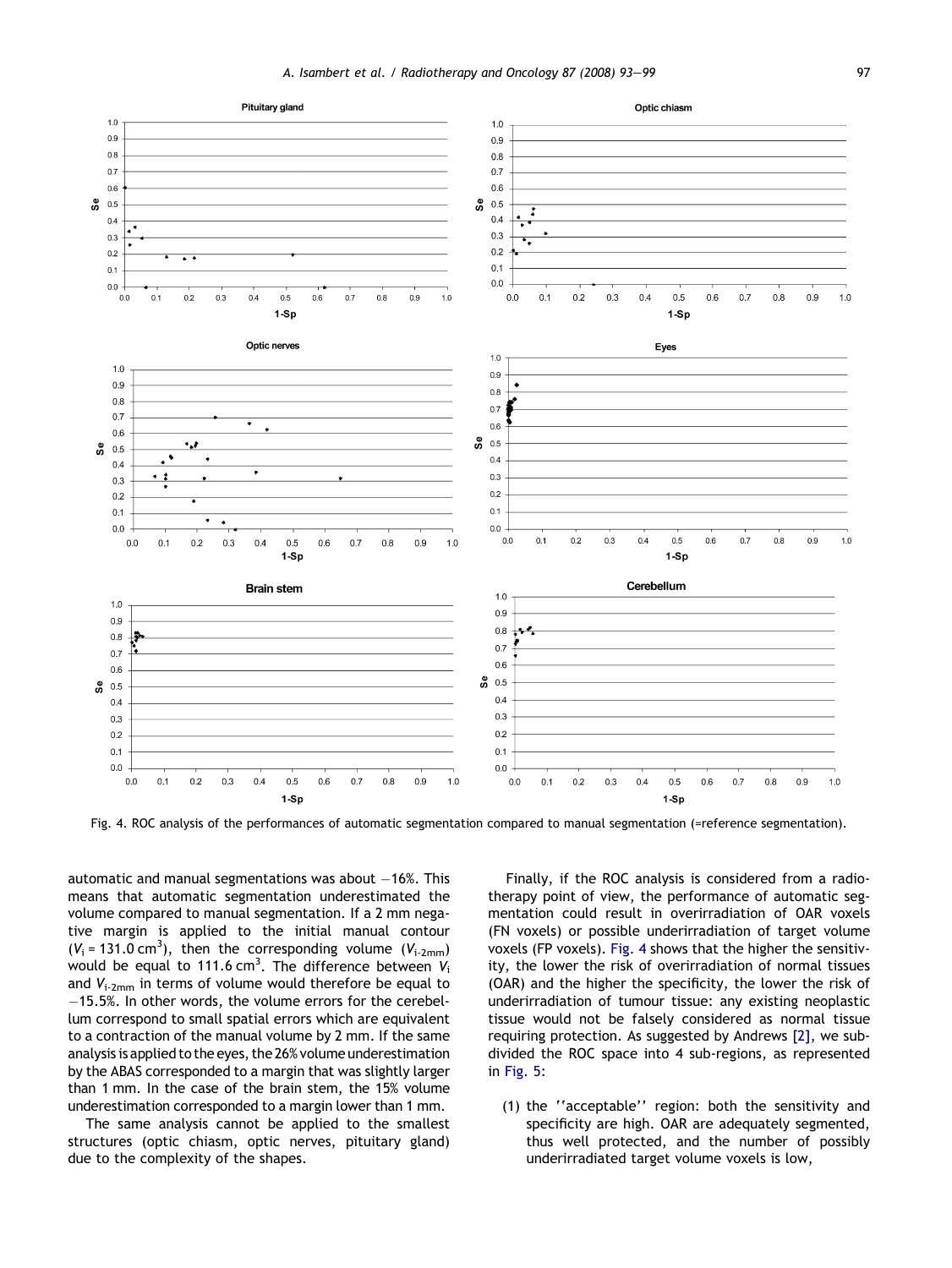<span id="page-5-0"></span>

Fig. 5. Subdivision of the ROC space into four sub-regions following the instructions of Andrews [2].

- (2) the ''poor'' region: the specificity is high and the sensitivity is low. OAR are not sufficiently protected, but the number of underirradiated target volume voxels is low,
- (3) the ''high risk'' region: the sensitivity is high and the specificity is low. The contours of OAR are too large, therefore a neighbouring target volume could be underirradiated,
- (4) the ''unacceptable'' region: both the sensitivity and specificity are low. The automatic segmentation quality is completely unsatisfactory. OAR are not adequately protected and a neighbouring target volume could be underirradiated.

If this 4-sub-region scheme is applied to [Fig. 4,](#page-4-0) then the performances of the ABAS would be considered ''acceptable'' for the eyes, brain stem, and cerebellum. The specificity of automatic segmentation is very satisfactory in the case of the pituitary gland and optic chiasm but the sensitivity is low which corresponds to the ''poor'' region. In the case of the optic nerves, most of the points were in the poor region but the specificity was more variable.

The contours delineated with the ABAS were very satisfactory for the larger organs with volumes exceeding  $7 \text{ cm}^3$ . However, one must bear in mind that the ABAS was developed using non-contrast-enhanced MRI with 1-mm thick slice images and that the developers recommend using 2-mm thick or smaller slice images. In the present retrospective study, we wanted to test the performance of the ABAS under our clinical conditions, i.e., with a slice thickness equal to 3 mm. The pituitary gland and optic chiasm were often only visible on one slice which explains why the results were not as satisfactory as expected. The use of 1-mm thick slices might improve the contour delineation of small structures. However, the complexity of all the surrounding anatomical information could only be analysed by an expert.

Another noteworthy point is that this atlas was developed for adults. Whether the same atlas can be used in a pediatric context (two additional structures, the cochlea and the supra-tentorial parenchyma, would have to be included), or whether a specific atlas should be constructed, warrants investigation.

#### Conclusion

The aim of this work was to evaluate the possible interest of version 3.1 of the ABAS, included in the TPS designated ISOgray™, from DOSIsoft, for brain OAR when used under clinical conditions of our daily practice, which are different from those specified by the developers.

The present series of tests on the ABAS, used on T1 weighted head MR images, demonstrated that it is robust and reliable in our clinical practice for large structures (brain stem, cerebellum, eyes), even though the small structures (optic chiasm, optic nerves, pituitary gland) still need to be delineated manually by an expert. This ABAS for the brain can thus help radiation oncologists save time during radiation therapy treatment planning and reduce the variability in OAR delineation.

#### Acknowledgements

The authors thank Dr. J. Coulot, Institut Gustave Roussy, for editorial advice and L. Saint Ange for editing. This work was undertaken in the framework of the MAESTRO Integrated Project (IP CE503564) funded by the European Commission.

Corresponding author. Aurélie Isambert, Service de Physique Institut Gustave Roussy, 39 rue Camille Desmoulins, 94805 Villejuif, France. E-mail address: [aurelie.isambert@igr.fr](mailto:aurelie.isambert@igr.fr)

Received 7 August 2007; received in revised form 15 November 2007; accepted 20 November 2007; Available online 26 December 2007

#### References

- [1] Admiraal-Behloul F, van den Heuvel DM, Olofsen H, et al. Fully automatic segmentation of white matter hyperintensities in MR images of the elderly. Neuroimage 2005;28:607–17.
- [2] Andrews JR. Benefit, risk, and optimization by ROC analysis in cancer radiotherapy. Int J Radiat Oncol Biol Phys 1985;11:1557–62.
- [3] Arsigny V, Commowick C, Pennec X, Ayache N. A log-euclidean polyaffine framework for locally rigid or affine registration. In: Int Workshop Biomed Image Registration. LNCS, vol. 4057, Springer; 2006. p. 120–7.
- [4] Bondiau PY, Malandain G, Chanalet S, et al. Atlas-based automatic segmentation of MR images: validation study on the brainstem in radiotherapy context. Int J Radiat Oncol Biol Phys 2005;61:289–98.
- [5] Cattaneo GM, Reni M, Rizzo G, et al. Target delineation in post-operative radiotherapy of brain gliomas: interobserver variability and impact of image registration of MR (preoperative) images on treatment planning CT scans. Radiother Oncol 2005;75:217–23.
- [6] Cocosco CA, Kollokian V, Kwan RKS, Evans AC. BrainWeb: online interface to a 3D MRI simulated brain database (abstract). Neuroimage 1997;5:S425.
- [7] Collins DL, Zijdenbos AP, Kollokian V, et al. Design and construction of a realistic digital brain phantom. IEEE Trans Med Imaging 1998;17:463–8.
- [8] Commowick O, Arsigny V, Isambert A, et al. An efficient locally affine framework for the smooth registration of anatomical structures. Med Image Anal, in press.
- [9] Cuadra MB, Pollo C, Bardera A, Cuisenaire O, Villemure JG, Thiran JP. Atlas-based segmentation of pathological MR brain images using a model of lesion growth. IEEE Trans Med Imaging 2004;23:1301–14.